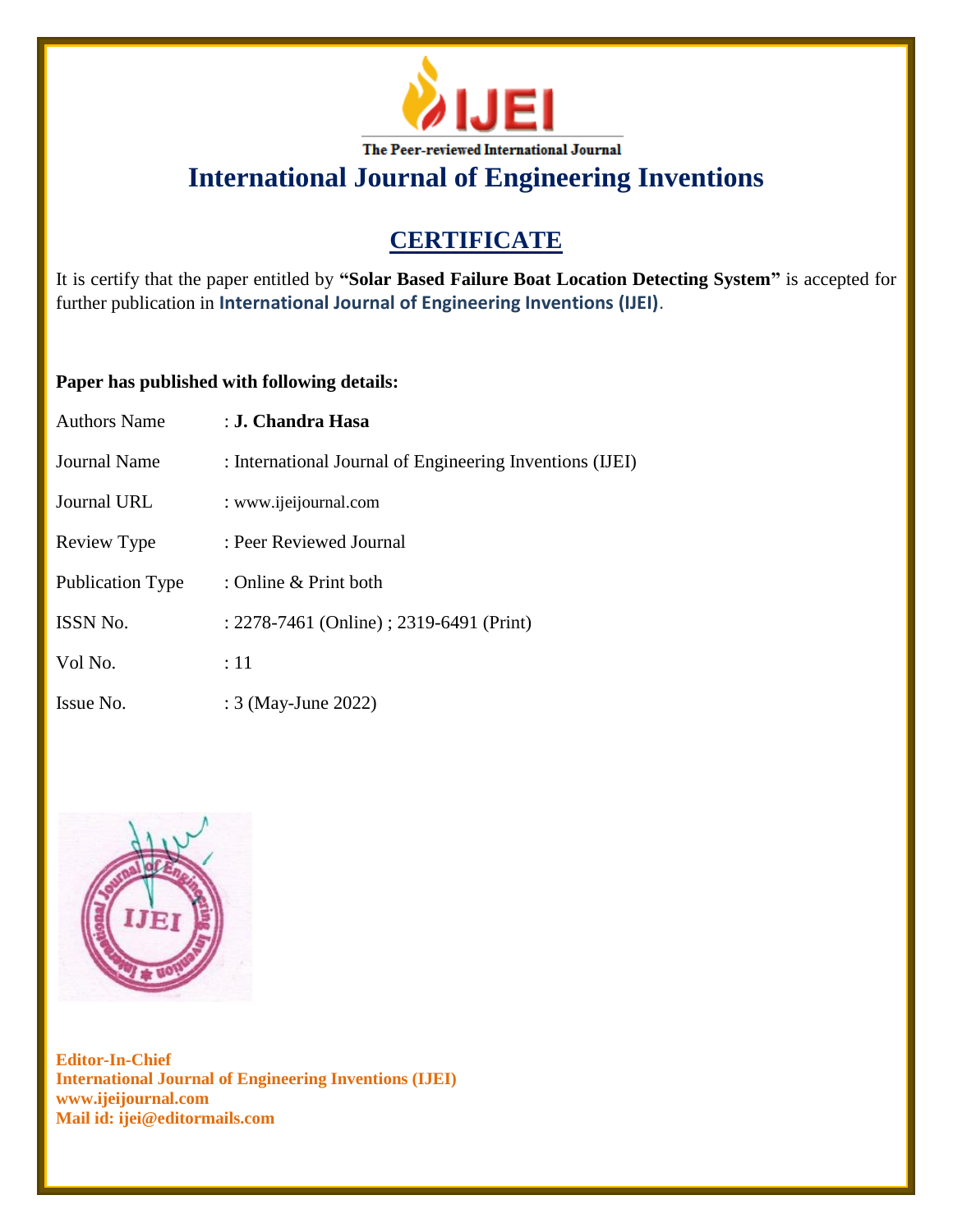

# **CERTIFICATE**

It is certify that the paper entitled by **"Solar Based Failure Boat Location Detecting System"** is accepted for further publication in **International Journal of Engineering Inventions (IJEI)**.

## **Paper has published with following details:**

| <b>Authors Name</b>     | : D. Avinash Rao                                         |
|-------------------------|----------------------------------------------------------|
| Journal Name            | : International Journal of Engineering Inventions (IJEI) |
| <b>Journal URL</b>      | : www.ijeijournal.com                                    |
| Review Type             | : Peer Reviewed Journal                                  |
| <b>Publication Type</b> | : Online & Print both                                    |
| <b>ISSN No.</b>         | : 2278-7461 (Online) ; 2319-6491 (Print)                 |
| Vol No.                 | :11                                                      |
| Issue No.               | : 3 (May-June 2022)                                      |

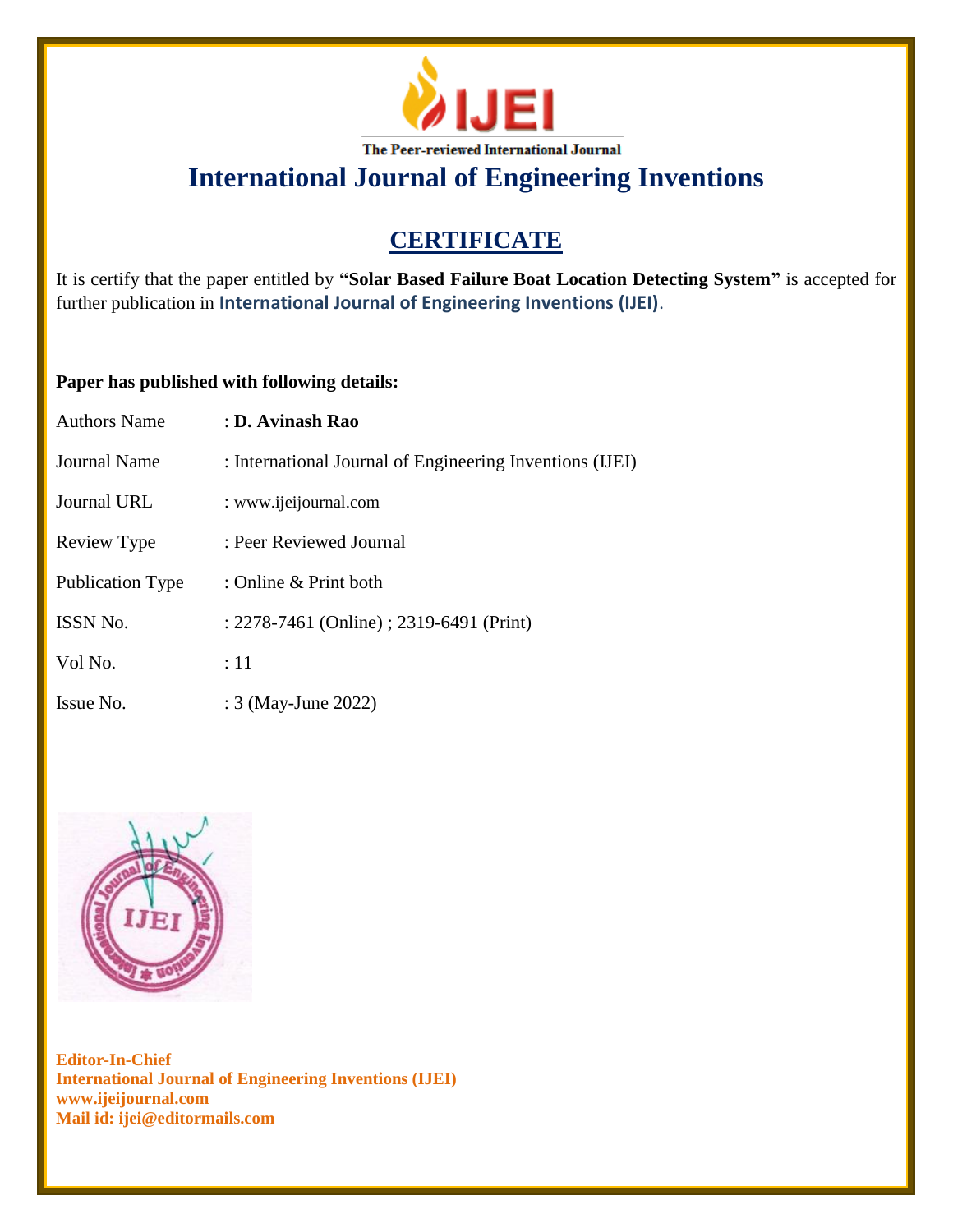

# **CERTIFICATE**

It is certify that the paper entitled by **"Solar Based Failure Boat Location Detecting System"** is accepted for further publication in **International Journal of Engineering Inventions (IJEI)**.

## **Paper has published with following details:**

| Authors Name            | : B. Raghu Ram                                           |
|-------------------------|----------------------------------------------------------|
| Journal Name            | : International Journal of Engineering Inventions (IJEI) |
| Journal URL             | : www.ijeijournal.com                                    |
| Review Type             | : Peer Reviewed Journal                                  |
| <b>Publication Type</b> | : Online & Print both                                    |
| <b>ISSN No.</b>         | : 2278-7461 (Online) ; 2319-6491 (Print)                 |
| Vol No.                 | :11                                                      |
| Issue No.               | : 3 (May-June 2022)                                      |

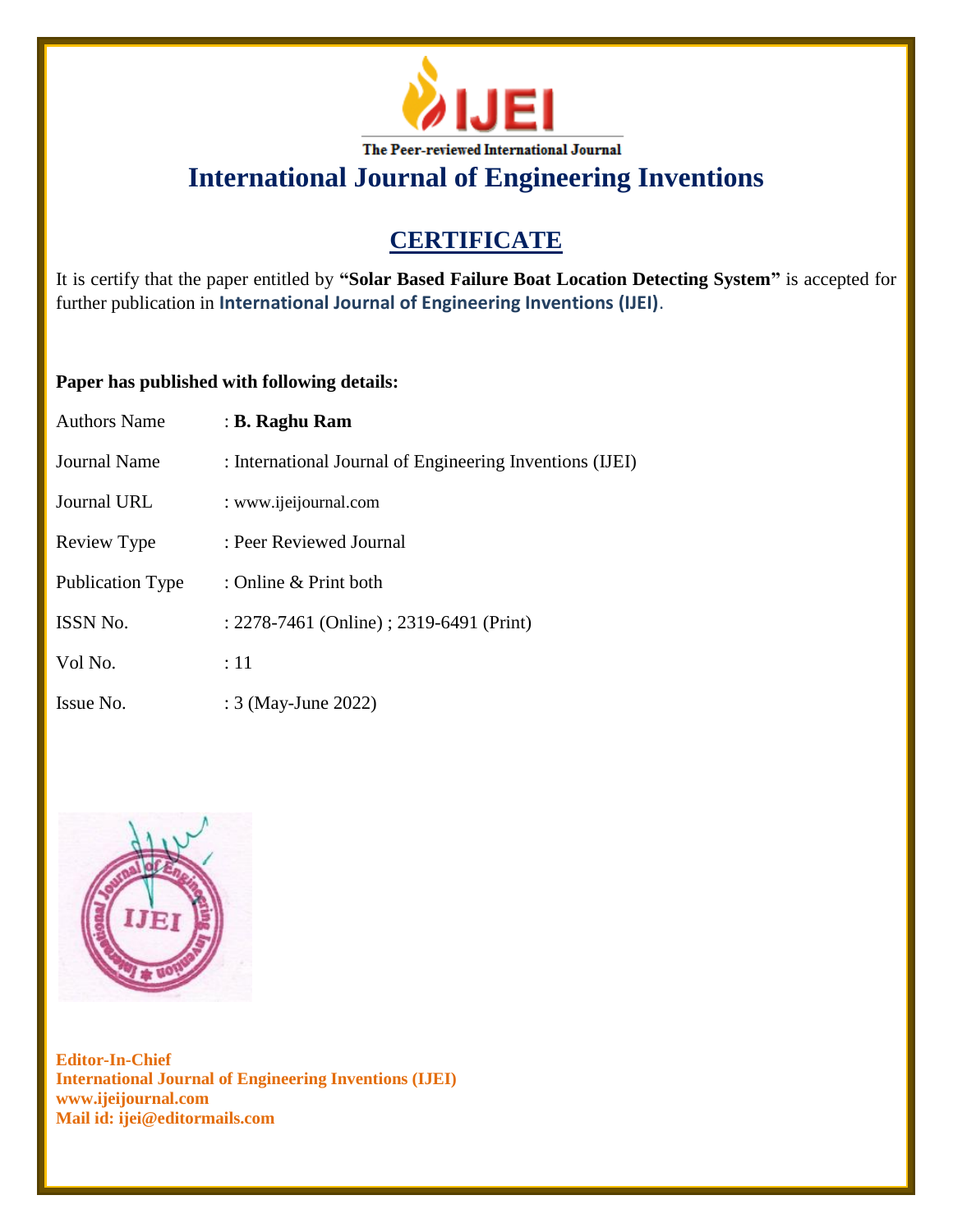

# **CERTIFICATE**

It is certify that the paper entitled by **"Solar Based Failure Boat Location Detecting System"** is accepted for further publication in **International Journal of Engineering Inventions (IJEI)**.

## **Paper has published with following details:**

| <b>Authors Name</b>     | : SI. Khan                                               |
|-------------------------|----------------------------------------------------------|
| Journal Name            | : International Journal of Engineering Inventions (IJEI) |
| <b>Journal URL</b>      | : www.ijeijournal.com                                    |
| Review Type             | : Peer Reviewed Journal                                  |
| <b>Publication Type</b> | : Online & Print both                                    |
| ISSN No.                | : 2278-7461 (Online) ; 2319-6491 (Print)                 |
| Vol No.                 | $\therefore$ 11                                          |
| Issue No.               | : 3 (May-June 2022)                                      |